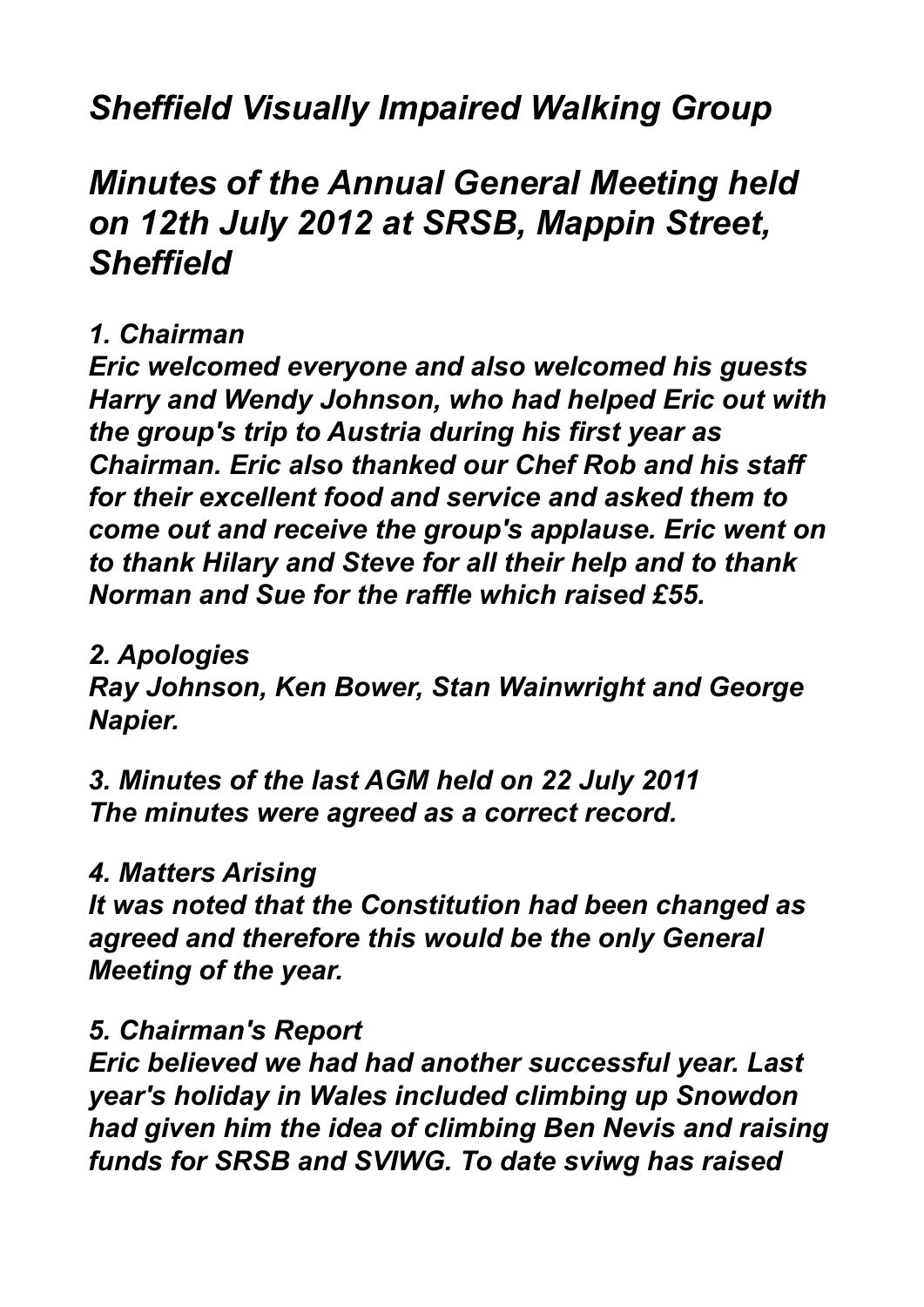*£2,680. Thanks to members and friends and help from Sue and Jane of SRSB.*

*Eric gave his commiserations to Ann Allen for her gallant attempt to run the Sheffield half marathon this year. He also welcomed new members, including the several students, who members enjoyed walking with.*

#### *6. Election of Officers*

*Before the election began, Christine Hewitt proposed that the Constitution be amended to allow the number of committee members to be increased from 7 to 9. However, the majority must still be visually impaired. The amendment was seconded by Betsy Wilson and was agreed unanimously by members*

*Chair: Addressing the meeting, Eric reminded everyone that he intended to retire as Chairman this year, and went on to recommend Christine Hewitt as an excellent candidate for sviwg's new chairman. Christine was voted in as Chairman.*

*Vice Chair: George Napier, who was standing down, was thanked for his service as Vice Chair over the last 3 years. Eric offered to fill the post of Vice Chair temporarily until Brian Hirst, who had requested to be considered for the role, had gained more active experience as a committee member. Christine Hewitt said she would value Eric's experience, but would also like to see Brian take a more active role on the committee. A paper vote was carried out, and Eric was voted in as vice chair.*

*Walks Planner and Co-ordinator: John Bater Membership Secretary: Christine Hewitt Treasurer: Sue Pearson (for 1 year only) Social Secretary: Hilary Myers Minutes Secretary: Pauline Bullivant*